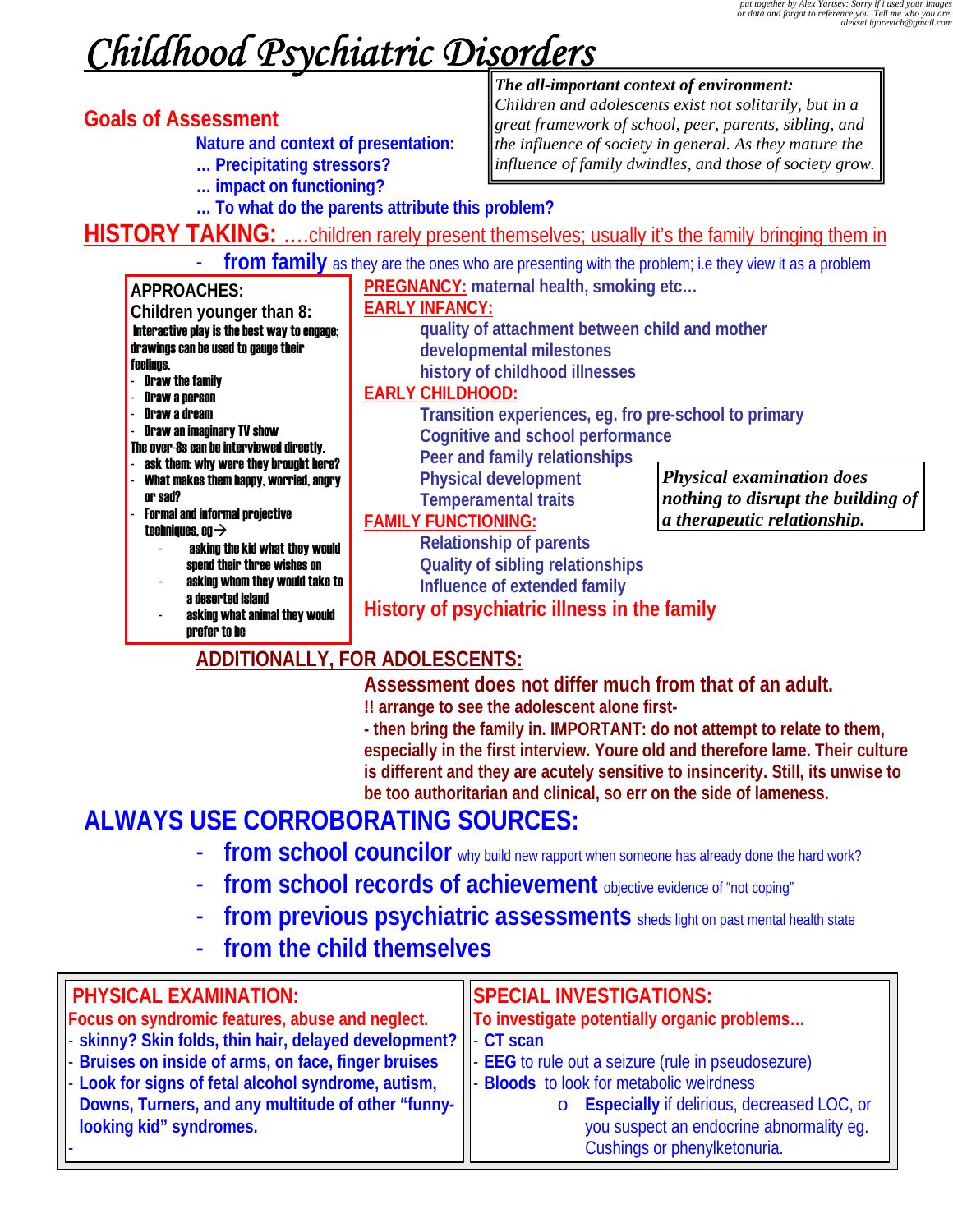# **DISORDERS OF EARLY INFANCY: from birth, to the FIFTH year.**

# **GENERAL RULES OF THUMB:**

 **Problems in the first five years of life are usually due to** 

- **a DISTURBANCE IN THE PARENT-CHILD RELATIONSHIP, like a mis-match between parents and childs personality.**
- **ORGANIC BRAIN DISEASE eg. some sort of brain dysfunction**
- **DEVELOPMENTAL PROBLEMS eg. low intelligence.**

# **ATTACHMENT TO CAREGIVERS:**

- **by 8 weeks the baby responds to any faces with smiles and eye contact.**
- **By 6 months this response is specific for attachment figures;** this is where the child looks for comfort when illness strikes, or in times of stress and worry.
- Separation can result in over-attachment (clinging) or under-attachment (lack of response
	- **TEMPERAMENT:** is the baby easy, placid, regular in its habits? Or is it difficult, demanding? o **VERY IMPORTANT** as difficult demanding babies may not have their demands met by
		- their parents, especially if the mother is depressed, anxious, or otherwise unwell

### **FAILURE TO THRIVE** (non-organic, i.e not due to some sort of gut malformation or heart weirdness)

- **Not meting weight, height, head circumference milestones**
- **Delayed motor and language development**
- **Periods of indiscriminate clinging and withdrawn detachment**

# **! this is a response to grossly distorted care or neglect!**

### **The parents are at fault; treat THEM as a matter of urgency:**

**Counseling, teaching parenting skills, social work stuff.** 

### **THE CHILD:**

**Requires hospitalisation. FEED IT BACK UP TO NORMAL WEIGHT.** 

| <b>AUTISM:</b> onset of symptoms is before age of 3                                                                                                                                             | LACK OF RESPONSIVENESS is the first thing the            |  |
|-------------------------------------------------------------------------------------------------------------------------------------------------------------------------------------------------|----------------------------------------------------------|--|
| <b>ABNORMAL SOCIAL INTERACTION:</b>                                                                                                                                                             | parents notice: its almost as if the kid is deaf!        |  |
| Inability to appreciate feelings of others                                                                                                                                                      | - MALES affected 3 times as often as females             |  |
| Lack of empathy                                                                                                                                                                                 | - 1 in 1000 children is affected                         |  |
| Inability to engage in imaginative play                                                                                                                                                         | - Aetiology is uncertain                                 |  |
| <b>PROBLEMS WITH COMMUNICATION:</b>                                                                                                                                                             | - Course is lifelong                                     |  |
| <b>Rudimentary hard-to-understand speech</b>                                                                                                                                                    | - "High-functioning" ones stand a good chance of         |  |
| <b>Repetition of words and sentences</b>                                                                                                                                                        | improving those skills they lack.                        |  |
| <b>NARROWING OF ACTIVITIES AND INTERESTS:</b>                                                                                                                                                   | - one in 3 achieve partial independence in life          |  |
| <b>Rocking backwards and forwards</b>                                                                                                                                                           | (eg. sheltered work, group home living)                  |  |
| Intolerance of change                                                                                                                                                                           | COGNITIVE ABILITIES are low or average ("high-           |  |
| Repetitive mannerisms and ritual behaviours                                                                                                                                                     | functioning autism"); HOWEVER some abilities             |  |
| <b>Fascination with moving objects</b>                                                                                                                                                          | (eg.musical, maths, drawing) can be unusually            |  |
| <b>Hand flapping or twisting</b>                                                                                                                                                                | overdeveloped. A pair of autistic twins in Oliver Sacks' |  |
| <b>EARLY DIAGNOSIS IS CRUCIAL: it allows multi-</b>                                                                                                                                             | book play games where the goal is to come up with the    |  |
| modal intensive treatment to begin, eg education,                                                                                                                                               | next highest eight-digit prime number.                   |  |
| behavioural training and social skills training,                                                                                                                                                |                                                          |  |
| plus behaviour management training for the parents. Pharmacotherapy is rarely needed, its mainly<br>reserved for psychiatric comorbidities like depression, psychosis, ADHD, tics and epilepsy. |                                                          |  |
|                                                                                                                                                                                                 |                                                          |  |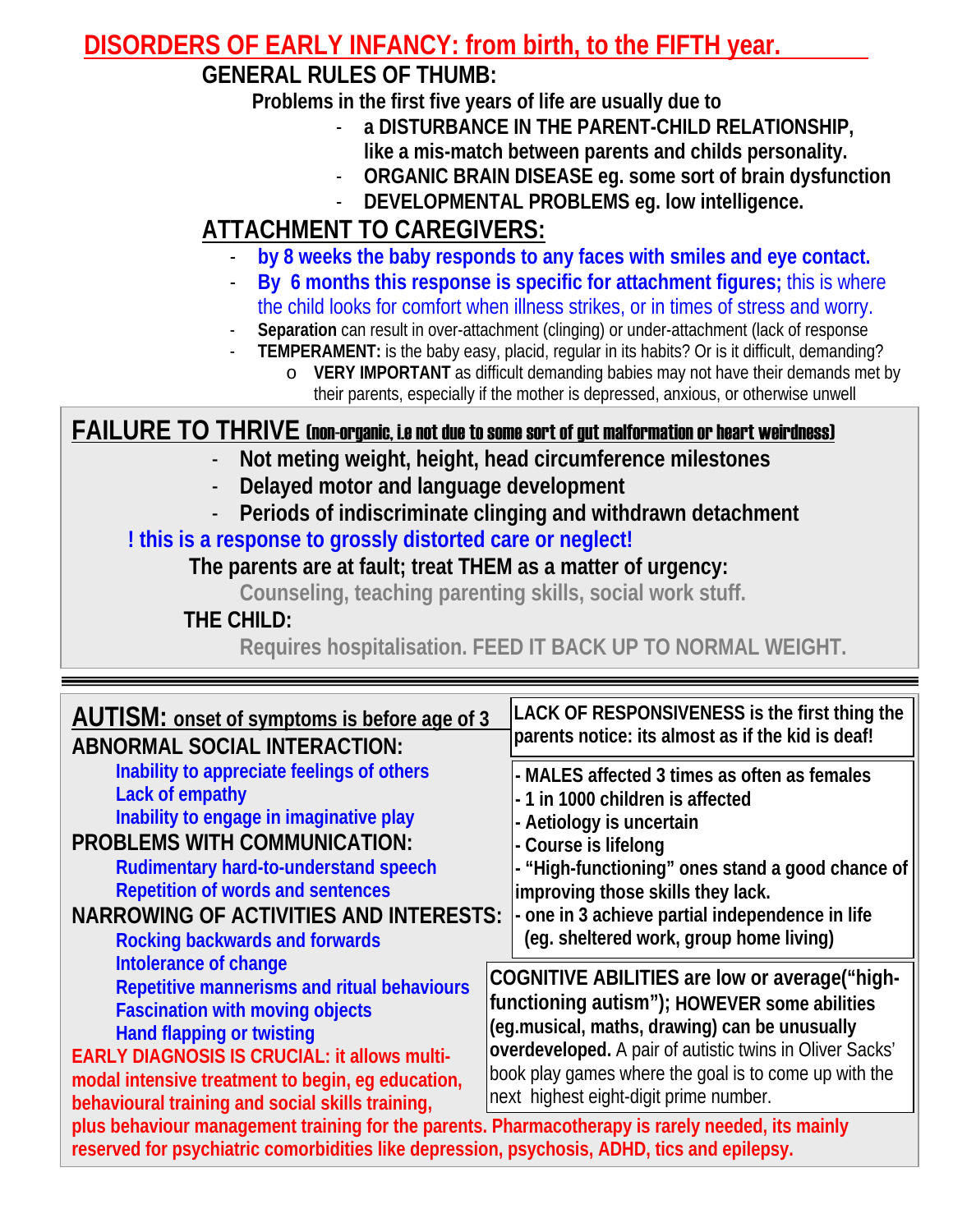| ASPERGER'S DISORDER:" Autism Lite", or "I cant belive is not Autism"<br>THIS IS ALSO MORE COMMON IN MALES<br>ABNORMAL SOCIAL INTERACTION: just like autism<br>Inability to appreciate feelings of others<br>Lack of empathy<br>Inability to engage in imaginative play<br>NO PROBLEMS WITH VERBAL COMMUNICATION!<br>Its mainly non-verbal stuff;                                                                                                                  | IQ is NORMAL and so diagnosis is<br>usually later in childhood.                                                                                                                                                                                                  |
|-------------------------------------------------------------------------------------------------------------------------------------------------------------------------------------------------------------------------------------------------------------------------------------------------------------------------------------------------------------------------------------------------------------------------------------------------------------------|------------------------------------------------------------------------------------------------------------------------------------------------------------------------------------------------------------------------------------------------------------------|
|                                                                                                                                                                                                                                                                                                                                                                                                                                                                   | <b>SOMETIMES ASSOCIATED WITH:</b><br>Tourette's syndrome<br>Anxiety<br>depression                                                                                                                                                                                |
| -no eye contact in conversation<br>-lack of facial expression while talking<br>-no understanding of social norms<br><b>NARROWING OF ACTIVITIES AND INTERESTS:</b><br><b>Rocking backwards and forwards</b><br>Intolerance of change<br>Repetitive mannerisms and ritual behaviours<br>Infatuation with concrete topics like timetables or maps<br><b>Hand flapping or twisting</b><br>MANAGEMENT is same as for autism but with less emphasis on language skills. | AS THE CHILD AGES,<br>Characteristics will persist into<br>adulthood with some kids developing<br>the schizoid personality trait. Often<br>these people are successful<br>professionally, but not socially. There is<br>an increased risk of psychotic episodes. |
| <b>MENTAL RETARDATION= IQ below 75</b><br>IQ testing is required for diagnosis; don't just guess!                                                                                                                                                                                                                                                                                                                                                                 | MILD: 55 to 75<br>MODERATE: 40 to 55                                                                                                                                                                                                                             |
| The mildly affected can achieve vocational abilities that                                                                                                                                                                                                                                                                                                                                                                                                         | Usually detected earlier<br><b>SEVERE: 25 to 40</b><br>because development is                                                                                                                                                                                    |

**The mildly affected** can achieve vocational abilities that allow them to fill unkilled positions. They can live alone or! in supervised accommodation.

**Course of the illness** is determined by environmental circumstances, like parental resources (can everyone afford expensive therapy?), maternal coping resources, community supports and community barriers (eg. swine).

One in a hundred are at least mildly retarded. No specific aetiology, but numerous things could cause it eg. antenatal weirdness, genetic disorders etc. IT CAN ALSO BE CAUSED in a previously normal child by extreme emotional, social or physical deprivation.

markedly delayed

**PROFOUND: below 25** 

**Family members** often in need of therapy as much as the child is. Depression, anger, guilt… **Higher rates of psychiatric disturbance** in the mentally retarded; watch out for a second diagnosis (about 50% will go on to develop one; like ADHD, depression, conduct problems) **Higher vulnerability to stress** and thus greater potential for involvement in delinquent activities **AGGRESSION is all too common:** about **one in four** will suffer intense, frequent or prolonged episodes of aggressive or self-harming behaviour. This is usually a reaction to an inadequate environment. **ANTIPSYCHOTICS are sometimes useful in the short term, but actually HARMFUL in the long term setting.**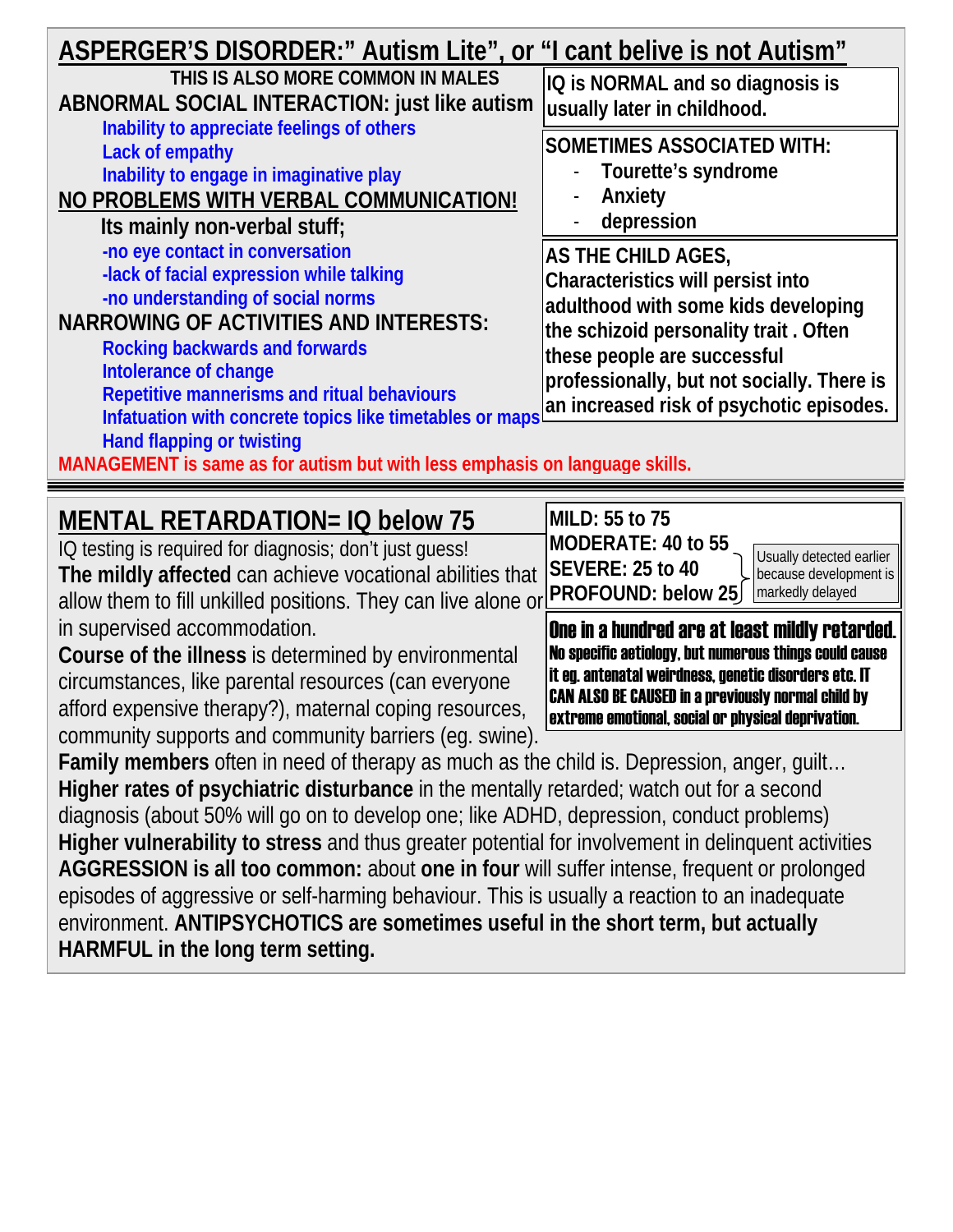# **ELIMINATION PROBLEMS**

Not everybody "grows out of it"

**Functional Enuresis is** WITHOUT A PHYSIOLOGICAL REASON.

**Daytime or nighttime, doesn't matter. HAS TO BE AT LEAST TWICE WEEKLY FOR ONE MONTH AFTER THE AGE OF 5. Mainly in boys. Mainly childhood, though sometimes continues into adulthood. PRIMARY ENURESIS: never been dry since early childhood SECONDARY ENURESIS: follows 12 month of good urinary control Recurrence is often due to family stress;** often accompanied by other problems. **MANAGEMENT: it's a disorder of autonomic discipline; so treat it in a Pavlovian manner. Eg. behavioural treatment using an incontinence pad sensor and alarm.**  parents train the child to use the toilet when the alarm rings, reset it after cleaning the bed. Treatment should continue for at least one month after the symptoms have resolved. **PHARMACOTHERAPY can be equally effective, but has a higher relapse rate. …DESMOPRESSIN …TRICYCLICS Functional Encopresis is** also divorced from organic functional problems. **..usually NOT INTENTIONAL…. Again, more frequent in boys…. THINK: could this bethe result of a sugary, fibreless diet? Could chronic constipation be the issue?** It can result in overflow incontinence.

**PARENTAL PRE-OCCUPATION with toilet training, and a punitive parent-child relationship- this will reduce the child's desire to cooperate and will increase fear of defecation. OFTEN ASSOCIATED WITH:** 

- **functional enuresis**
- **ADHD**
- **Family dysfunction**
- **Oppositional behaviour.**

**Sometimes also associated with** 

- **Anxiety**
- **Poor self-esteem**
- **Poor social skills**
- Peer rejection and embarrassment (understandably!)

# **MANAGEMENT**

**MAINLY BEHAVIOURAL; rewards for sitting on the toilet at the apprproiate time, improvement of diet, laxatives, parental training (mainly to address negative attitudes)**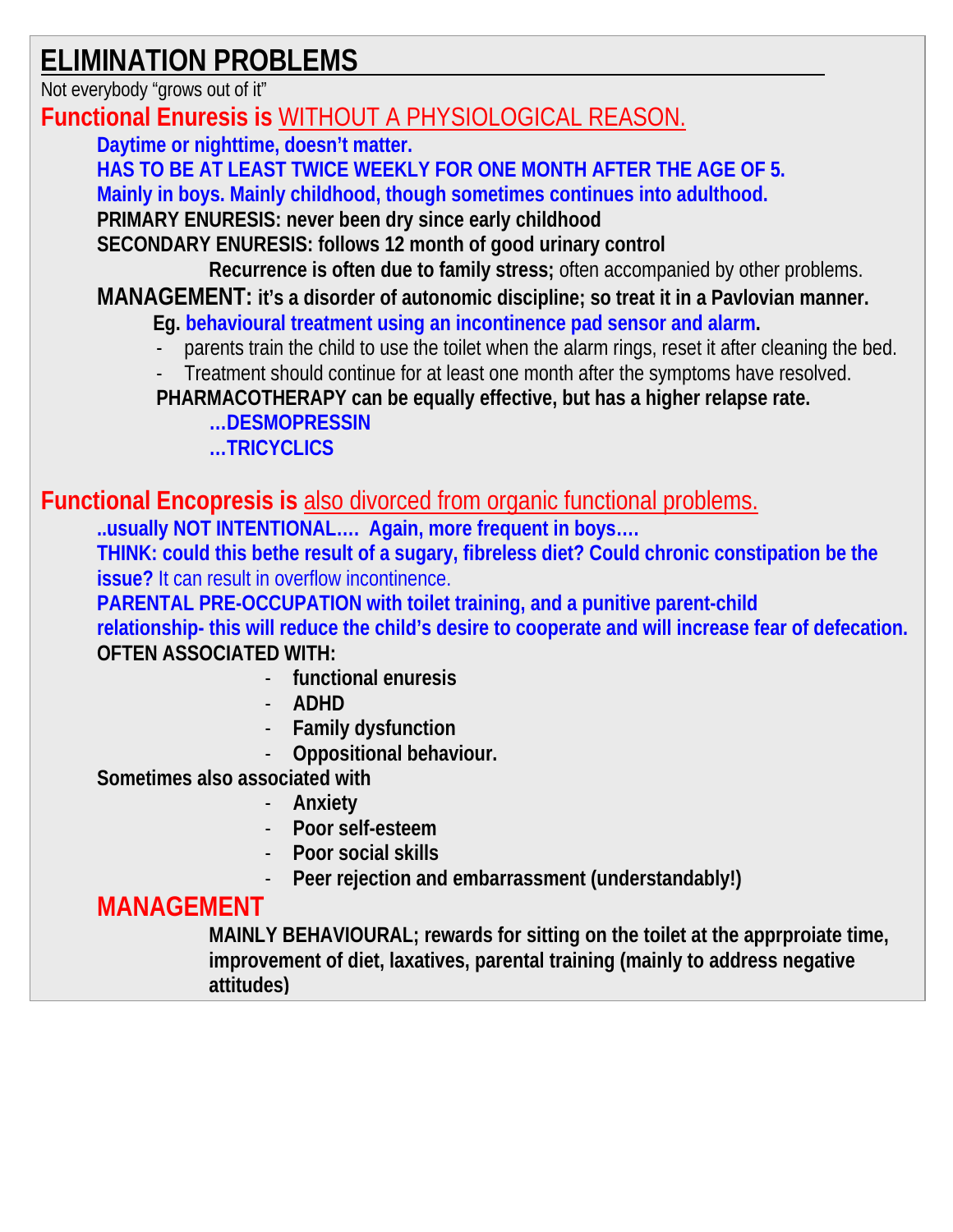# **MENTAL HEALTH PROBLEMS IN PRIMARY SCHOOL CHILDREN**

**… most will tolerate separation from attachment figure by the age of 5; this allows us to endure school. LEARNING DISORDERS: eg. Dyslexia** 

- developmental delays in acquiring language and motor skills
- delays in developing reading, writing and number skills
- 
- diagnosis is via reading, writing, and arithmetic assessments diagnosed when the child performs 2 or more years below their peers
- Disruptive behavior disorders co-exist

#### **! MUST DISTINGUISH FROM UNDER-ACHIEVEMENT!**

- **Underachievers usually have a normal IQ.** The problem is something else, eg. truancy, poor concentration, depression etc.
- **MANAGEMENT**  initially speech therapy, motor skills training, and modified education
	- Think alternative methods of learning and communicating, eg. keyboard instead of pen

#### **DISRUPTIVE BEHAVIOUR DISORDERS:**

- Conduct not socially acceptable; failure in recognizing responsibility.
- Its normal to have such conduct (its one of the ways we learn our boundaries): BUT we usually learn that something is wrong when we are chastised or punished. DISORDERED INDIVIDUALS DO NOT LEARN.
	- This is the marker distinguishing an asshole child from a poor unfortunate with disruptive behaviour disorder.
- delays in developing reading, writing and number skills

#### **ATTENTION DEFICIT HYPERACTIVITY DISORDER:**

#### **Cardinal features:**

- Distractibility
	- Cannot attend to instructions
- Difficulty in establishing routines
- **Fidgety**
- Excessively running about, climbing things (n the very young) Hyperactive-Impulsive type - Inattentive type (old ADD)
- Symptoms occur in most settings
- The younger the child, the less reliable the diagnosis
- 3 times more likely to be a boy.
- Prevalence is around 4%
	- Some association with early attachment problems

#### **Assessment:**

- Behaviour rating scale for parents: helps compare to age peers
- Hearing, visual, neurological tests (to exclude other reasons for learning disability)

#### **Management**:

- Counsel the parents regarding behaviour management techniques. (these rarely address the core problems, but help the parents cope.)
- Engage the school:
	- o Present schoolwork in 10 minute modules
	- o Interrupt lessons with brief periods of exercise
	- o Permit non-disruptive movement
	- o Clearly articulate expectations of behaviour
- **Pharmacotherapy:**

#### **PSYCHOSTIMULANTS: 90% show marked response**

 **Render unto the child the ability to participate meaningfully in cognitive retraining** 

- ? Mechanism of action: excitation of sleepy dormant inhibitory pathways?
- Well-established safety in the long term
- Contraindicated if psychotic, or ridden by tics and movement disorders
- Avoid changing medications at critical transition periods.

**CAN CONTINUE INTO ADULTHOOD:** But symptoms MUST have been present since before **7 years of age**

**3 distinct flavours:**  - Combined type

*5-fold increase in incidence since 1985*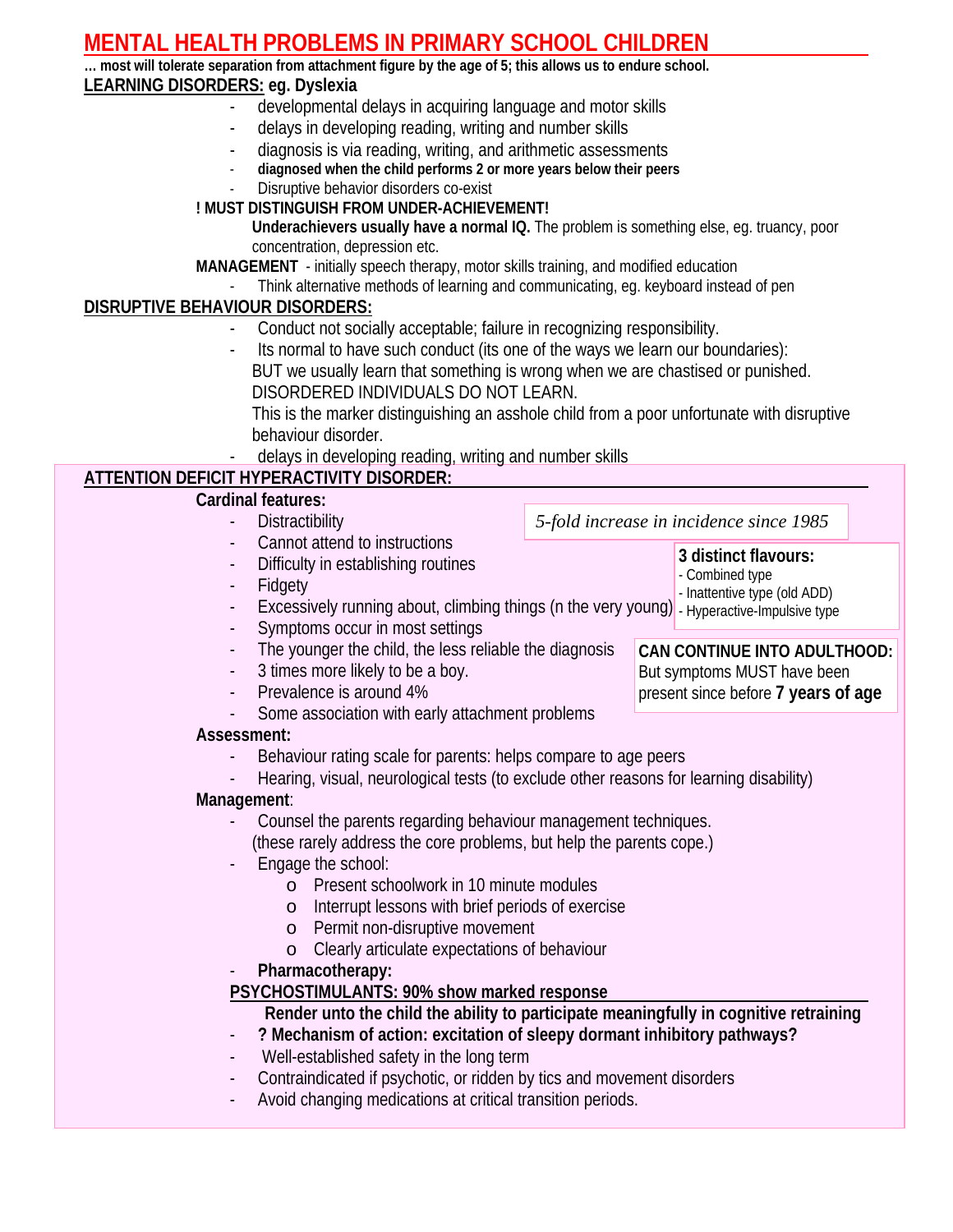# **PSYCHOSTIMULANTS IN DETAIL**

#### **DEXTROAMPHETAMINE: the d-isomer of amphetamine**

- centrally acting sympathomimetic drug, causes release of noradrenalin from neuron. Also inhibits monoamine oxidase

#### **METHYLPHENIDATE: a close chemical relative of amphetamine**

mechanism same as above

#### **PEMOLINE: a non-amphetamine related mysterious psychostimulant**

- mechanism of action unknown
	- metabolized in the liver: DO LFTs as part of pre-Pemoline workup
- monitor LFTs: especially ALT: if it doubles, discontinue Pemoline

#### **ATOMOXETINE: not really considered as a psychostimulant**

- mechanism : presynaptic inhibition of noradrenalin reuptake
- causes headache, tremor, irritability, sometimes psychosis
- loss of appetite and insomnia are transient
- practically no cardiac side-effects

# *PROBLEMS with PSYCHOSTIMULANTS:*

- § Loss of appetite, weight loss; initial insomnia…reversible
- § Tics vs Tourette's
- § Moodiness, grumpiness, psychosis (rare)
- § Supervision at school time (better to go with long acting med)
- § Compliance, resistance
- § Abuse, misuse
- § Monitoring response and side effects
- § Potential psychological impact on child of long term medication (unknown!)

### *ADHD THERAPIES OF QUESTIONABLE EFFICACY*

- § Amitryptyline (ECG first)…tricyclic
- § Clonidine/ Catapres helps with sleep
- § SSRIs
- § Moclobemide (Aurorix): a reversible monoamine oxidase inhibitor anti-depressant
- § Risperidone, other antipsychotics (atypicals)
- § Atomoxetine

# *OUTCOME OF ADHD*

Approx. one third outgrow symptoms… **'developmental delay'**

Approx. one third continue to have functionally impairing symptoms into adult life… **'continual display'** Approx one third '**developmental decay'** … continual core of symptoms, plus more serious psychopathology such as alcoholism, other substance abuse, antisocial personality disorder (esp. if

comorbid conduct disorder)

Many, especially with unrecognised ADHD, go onto adult disorders such as anxiety disorders, mood disorders (Wender, 1994)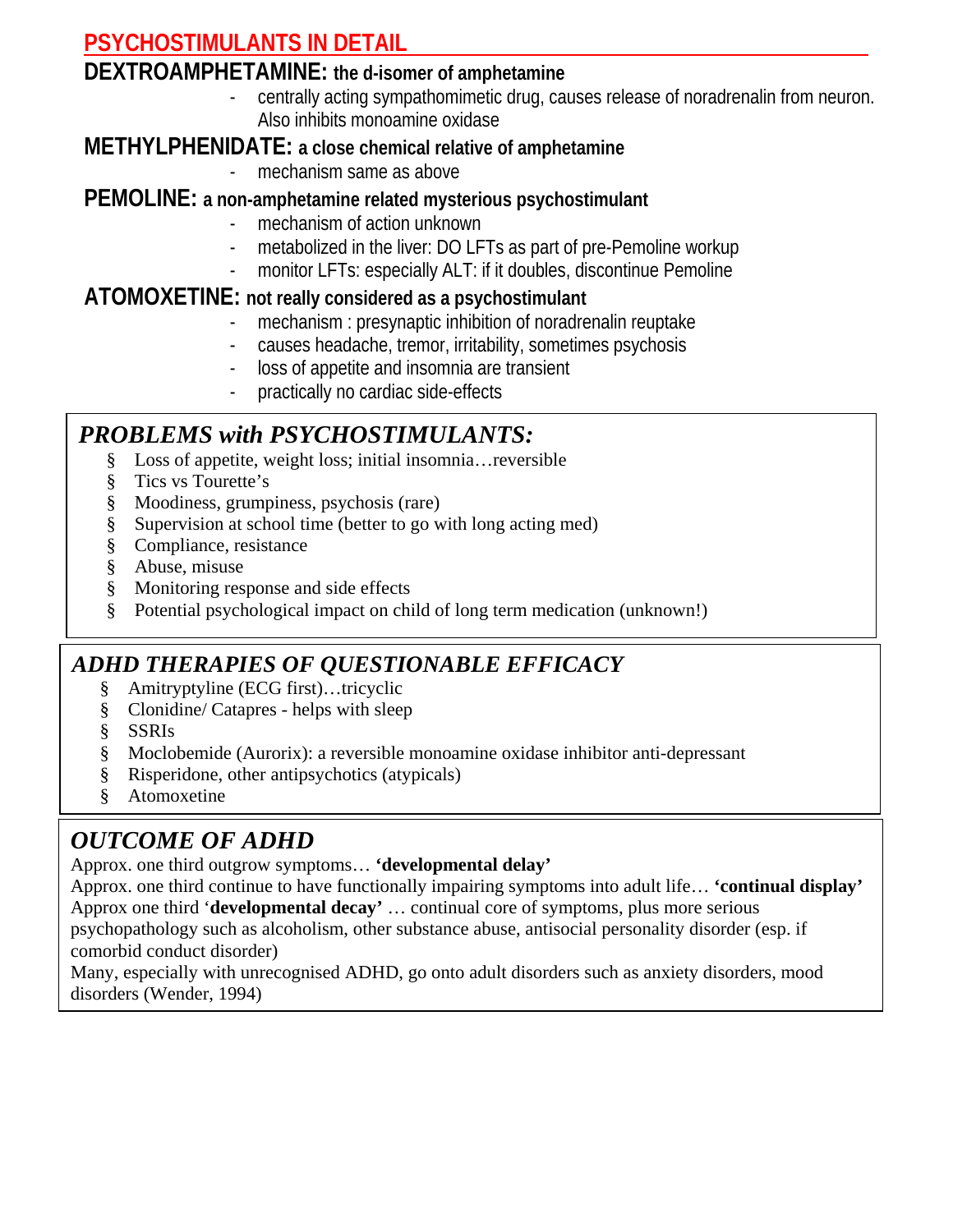# **OPOSITIONAL DEFIANT DISORDER**

**Argumentative, annoying, touchy, frequent intense temper tantrums…??** 

**Is this behaviour ABNORMAL AMONG PEERS? Compare the child to others of similar age and intelligence.** 

Symptoms must be "Maladaptive and inconsistent with developmental level"

#### **Cardinal features and influencing factors:**

- 1. has unusually frequent or severe temper tantrums for his or her developmental level;
- 2. often argues with adults;
- 3. often actively refuses adults' requests or defies rules;
- 4. often, apparently deliberately, does things that annoy other people;
- 5. often blames others for his or her own mistakes or misbehaviour;

6. is often 'touchy' or easily annoyed by others; more likely to perceive neutral acts by others as hostile, and more likely to believe conflicts can be satisfactorily resolved by aggression.

7. is often angry or resentful;

8. is often spiteful or vindictive.

- more likely to have IQ about 10 pts below peer average
- 4 times more likely in boys
- 3 times more likely to be from a low socioeconomic background
- clusters in families, 70% monozygotic twin concordance
- strongly associated with harsh erratic discipline, hostility directed at the child, lack of warmth, and poor supervision
- depression of the mother and criminality of the father are most accurate family predictors
- physical and sexual abuse
- poorly organized, unfriendly school

#### **THE KEY IS: this behaviour only occurs n some situations, eg. when the child is frustrated.**

There are periods of normal behaviour.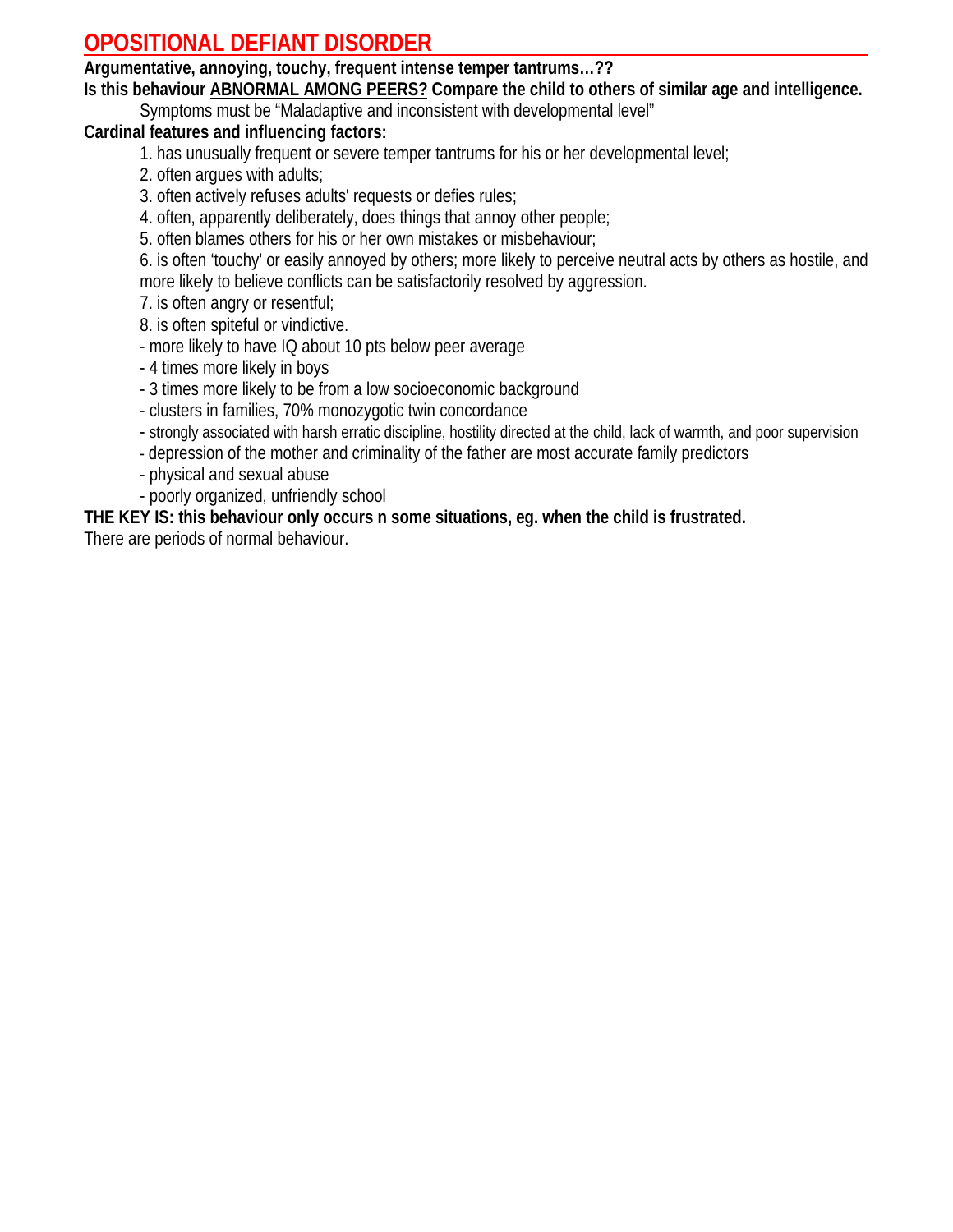# **CONDUCT DISORDER:**

"A repetitive and persistent pattern of behavior in which the basic rights of others or major age-appropriate societal norms or rules are violated. - Manifested by the presence of three (or more) of the following criteria in the past 12 months, with at least one criterion present in the past 6 months:"

#### **Aggression to people and animals**

- (1) often bullies, threatens, or intimidates others
- (2) often initiates physical fights
- (3) has used a weapon that can cause serious physical harm to others (e.g., abat, brick, broken bottle, knife, gun)
- (4) has been physically cruel to people
- (5) has been physically cruel to animals
- (6) has stolen while confronting a victim (e.g., mugging, purse snatching, extortion, armed robbery)
- (7) has forced someone into sexual activity

#### **Destruction of property**

(8) has deliberately engaged in fire setting with the intention of causing serious damage

(9) has deliberately destroyed others' property (other than by fire setting)

#### **Deceitfulness or theft**

(10) has broken into someone else's house, building, or car

- (11) often lies to obtain goods or favors or to avoid obligations (i.e., "cons" others)
- (12) has stolen items of nontrivial value without confronting a victim (e.g., shoplifting, forgery)

#### **Serious violations of rules**

(13) often stays out at night despite parental prohibitions, beginning before age 13 years

(14) has run away from home overnight at least twice while living in parental or parental surrogate home (or once without returning for a lengthy period)

(15) is often truant from school, beginning before age 13 years

#### **- prevalence increases with social disadvantage**

-

#### **- 6% adolescent boys, 2% adolescent girls fit the criteria**

**-** is this just medicalising the condition of being a little asshole? Good question. High correlation of features suggests that this is a legitimate syndrome and not an aggregation of various types of deviance. Plus there appears to be a genetic component (although crappy parenting, sexual abuse, harsh discipline, inadequate supervision and delinquent peers all play a more important role in aetiology)

#### **EXTREMELY DIFFICULT TO TREAT: short-term improvement wanes quickly.**

**Parental training, family therapy, problems-solving therapy…** Established antisocial behaviours are resistant to change.